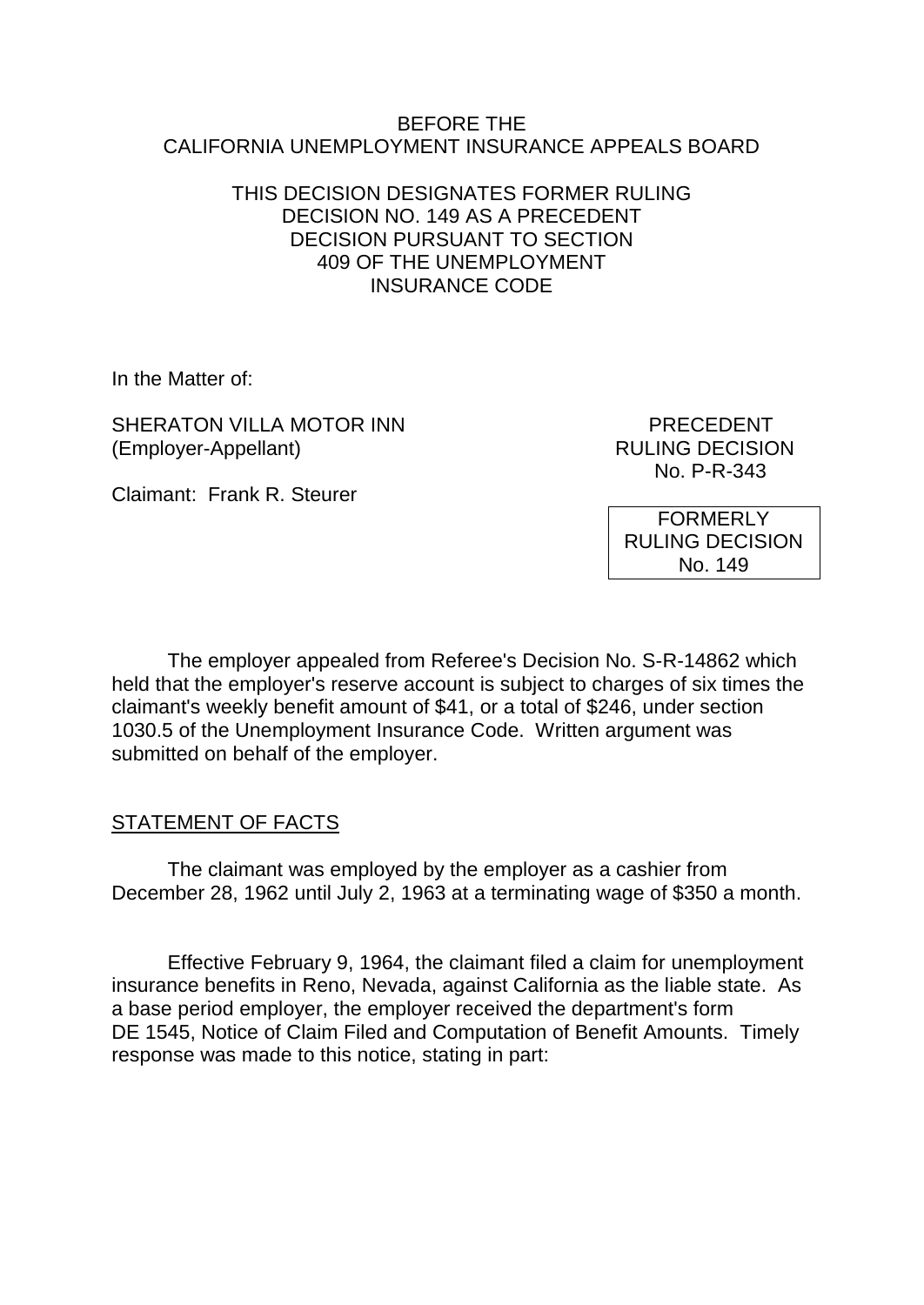"Claimant was employed as front office cashier at a salary of \$350.00 per month from December 28, 1962 until May 31, 1963 when he voluntarily quit his job, giving as the reason for leaving, 'To return to Reno.' "

The claimant informed the Department of Employment that the employment relationship continued through the month of June and until July 2, 1963 when he was laid off for lack of work. The claimant stated that during the month of June, he worked only six days. He was called to work when he was needed. The claimant also stated that he may have mentioned Reno or the general manager may have assumed that the claimant was returning to Reno where he had previously worked. However, at the time the employment relationship was terminated, the claimant had not decided what he would do. Because of the claimant's comments, the department asked the employer for further information. The employer promptly replied that the facts submitted in the first letter were correct, but "we now find that claimant did work six days in June and was laid off as he has stated."

Based on all this information, the department issued a notice of unfavorable ruling to the employer. The department also issued form DE 3802, Notice of Potential Charge to Reserve Account.

In reply to the notice of potential charge, the employer's representative stated:

"We protest a charge in this connection. Information submitted was completed by Mr. Wendell Ek, formerly General Manager, and no longer connected with the firm and not available for information or evidence. Upon the request of Department your letter, dated April 9, 1964, a further investigation was made by personnel currently employed and the facts of a lay off and amount of work were submitted in return. No effort was indicated of intent to deceive or willfully falsify the records, only an error common to the handling of claims, by all of us engaged in this complicated business of Unemployment Insurance.

"We believe this falls short of a violation of Code Section 1030.5, which requires a deliberate, premeditated willful violation of the law for the purpose of defrauding the claimant of benefits rightfully due."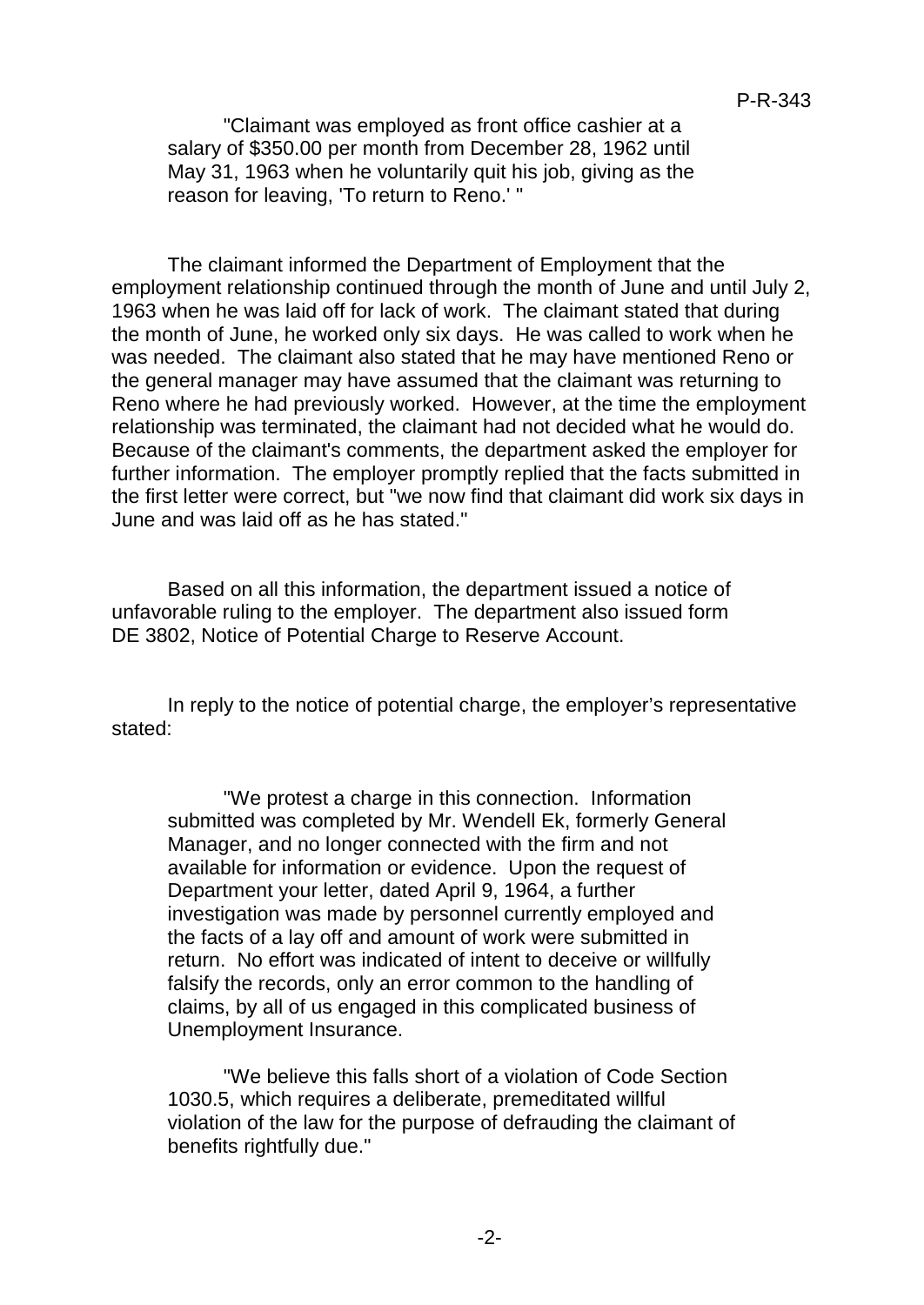The department then issued the Notice of Determination on Charge to Reserve Account, charging the employer's reserve account with six times the claimant's weekly benefit amount of \$41, or a total of \$246.

The employer's representative testified that upon receipt of the letter from the department dated April 9, 1964, an employee who was not connected with the employer at the time the claimant was employed made an investigation by examining payroll records and discussing the matter with older employees. This employee was able to confirm that the claimant's statements were correct as to wages paid, days worked, and that he was laid off for lack of work.

The employer contends that, although the information submitted in response to the notice of claim was erroneous, its reserve account should not be charged under section 1030.5 of the code because it submitted corrected information as soon as this error was drawn to its attention and prior to any determination or ruling.

# REASONS FOR DECISION

Section 1030.5 of the Unemployment Insurance Code provides as follows:

"1030.5. If the director finds that any employer or any employee, officer, or agent of any employer, in submitting facts pursuant to Section 1030 or 3701, willfully makes a false statement or representation or willfully fails to report a material fact concerning the termination of a claimant's employment, the director shall make a determination thereon charging the employer's reserve account not less than 2 nor more than 10 times the weekly benefit amount of such claimant. The director shall give notice to the employer of a determination under this section. Appeals may be taken from said determinations in the same manner as appeals from determinations on benefit claims."

In Ruling Decision No. 141 [now Appeals Board Decision No. P-R-338], the employer, in response to a notice of claim filed through the simple error of its bookkeeper, confused the claimant with another employee who left on the same day and submitted erroneous information. We held that submitting erroneous information under such circumstances did not show willfulness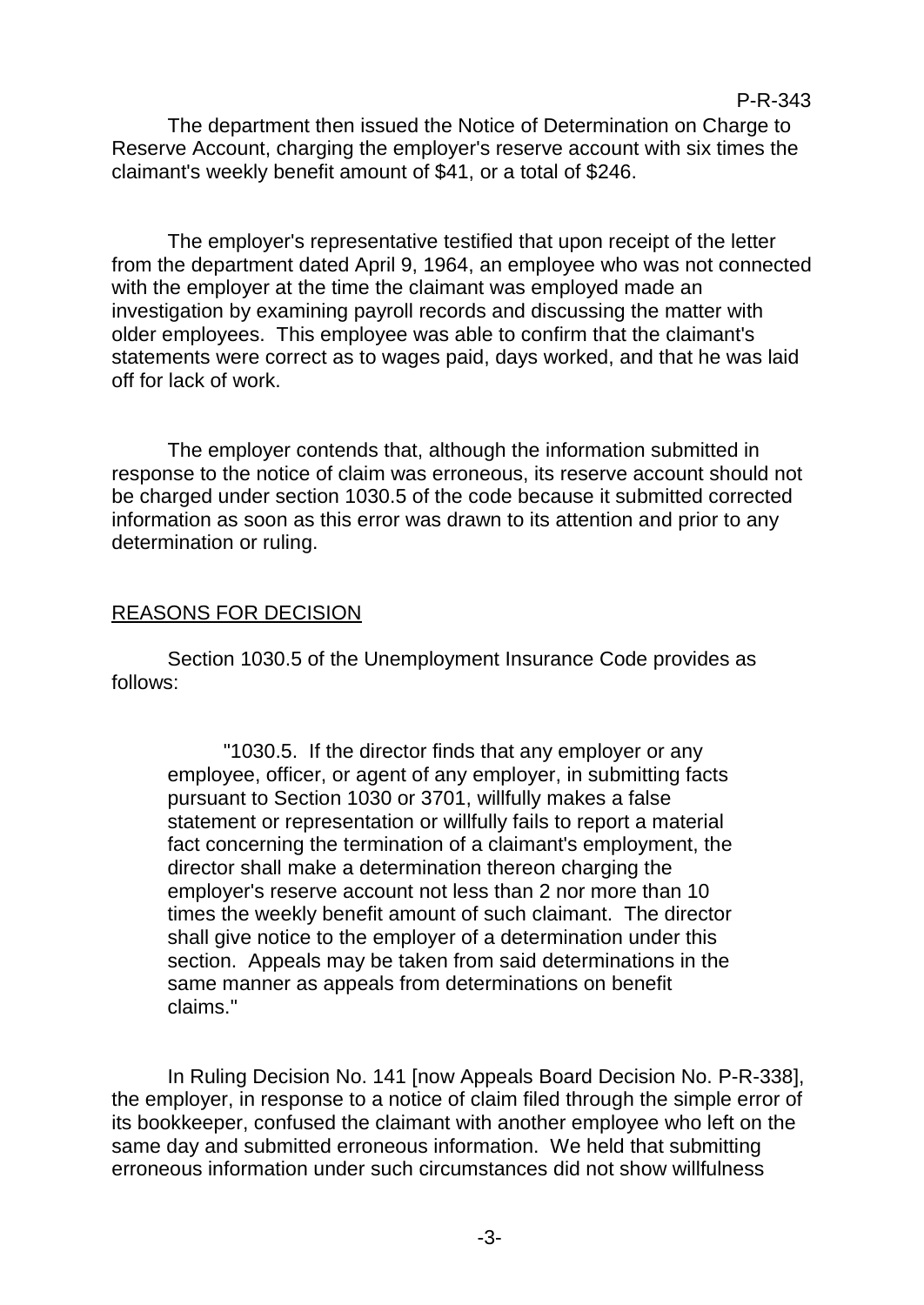#### P-R-343

within the meaning of section 1030.5 of the code. However, thereafter, the agent of the employer was notified that the information was incorrect and took no action to investigate and submit the correct information. We held that this series of acts and omissions amounted to a willful false representation and willful withholding of material facts.

In Ruling Decision No. 146, a similar inadvertent error took place in transcribing the reasons for the claimant's termination of employment. This information was submitted to the department initially but corrected information was thereafter sent to the department prior to the issuance of a determination and ruling, and prior to any inquiry having been made of the employer. We held there was no willful misstatement.

On the other hand, in Ruling Decision No. 142 [now Appeals Board Decision No. P-R-339], an intentional false statement was put in the employer's records by the claimant's supervisor. We made no finding as to whether any attempt was made to rectify this submission of incorrect information and did not discuss whether such an attempt would be considered to be significant. Similarly, in Ruling Decision No. 143, the employer submitted incorrect information to the department. No attempt was made to correct that information in response to a notice. In both cases we held the employers' accounts subject to charges under section 1030.5.

In the present case, the information originally submitted to the department by the employer's agent was clearly erroneous. The information was based upon a report prepared by the employer's former general manager. Since the manager did not appear and testify in this proceeding, we have no indication as to what information was in his possession at the time he prepared the report. However, it is clear from the evidence that payroll records and other information were available to the employer but were not investigated by the employer until after receipt of the department's letter dated April 9, 1964. We must conclude that had the employer searched those records, it would have discovered that the claimant was employed subsequent to May 31, 1963, and that he was laid off for lack of work. Whether or not the manager had actual knowledge of these facts, it was the obligation of the employer to see to it that all of the facts in its possession were submitted to the department so that the department could perform its statutory duty (Ruling Decision No. 145) [now Appeals Board Decision No. P-R-340]. We therefore conclude that the employer willfully made a false statement concerning the termination of the claimant's employment. This false information was not the result of mere inadvertence as was the situation in Ruling Decisions Nos. 141 [now Appeals Board Decision No. P-R-338] and 146.